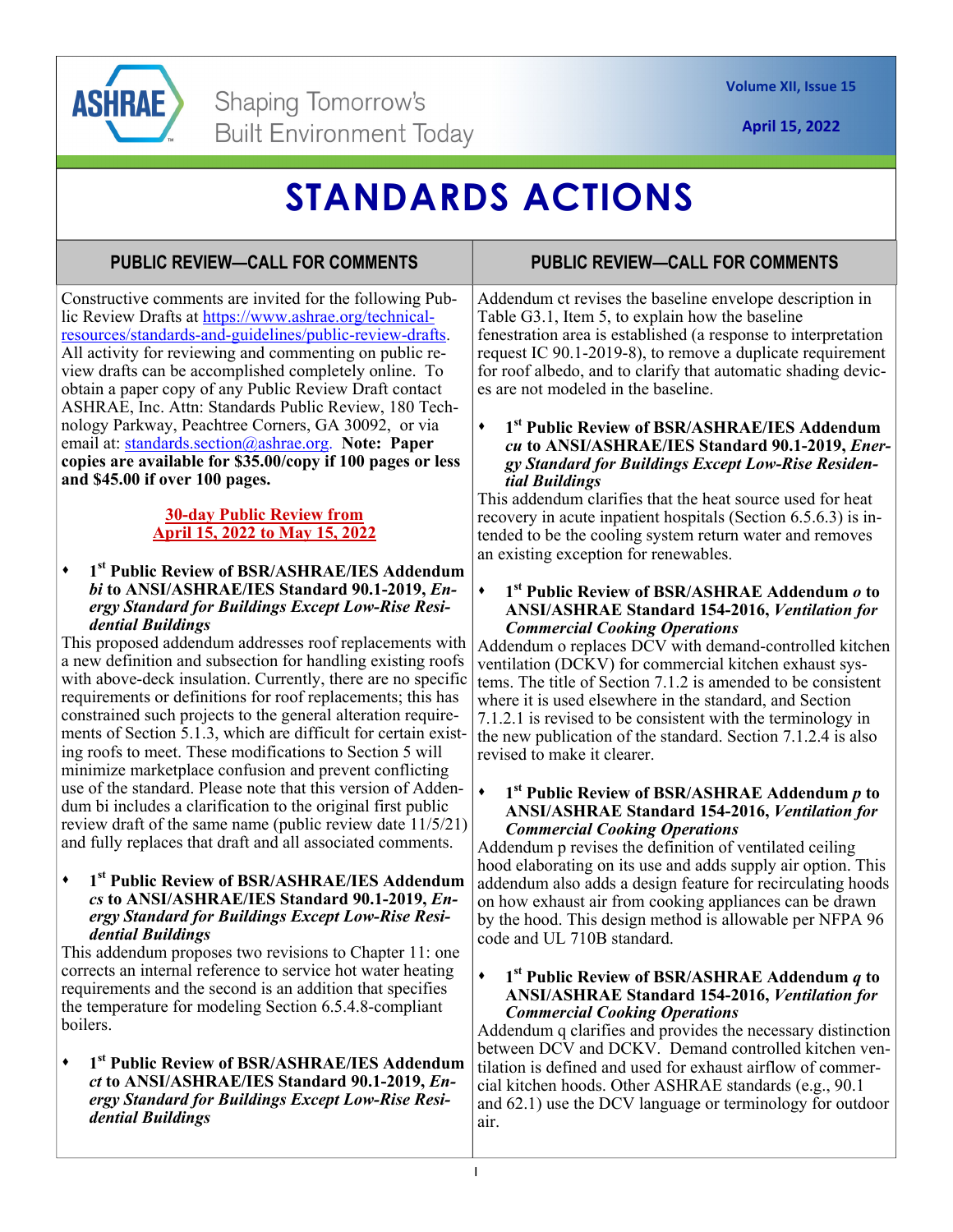

# **STANDARDS ACTIONS**

## **PUBLIC REVIEW—CALL FOR COMMENTS**

**1st Public Review of BSR/ASHRAE Addendum** *r* **to ANSI/ASHRAE Standard 154-2016, Ventilation for Commercial Cooking Operations** 

Addendum r revises the Informative Note in Section 7 for consistency with the terminology in the new publication of the standard.

**2nd Public Review ISC of BSR/ASHRAE/ICC/ USGBC/IES Addendum** *i* **to ANSI/ASHRAE/ICC/ USGBC/IES Standard 189.1-2020,** *Standard for the Design of High-Performance Green Buildings Except Low-Rise Residential Buildings* 

This revision to Addendum i proposes requirements for demand response controls that enable water heaters to provide electric load shifting and energy storage capacity. Table 7.3.4 adds new exceptions for demand control requirements and delays the effective date of a newer control standard. In addition, this revision defines the terms: *demand response signal* and *demand response control*.

**1st Public Review of BSR/ASHRAE/ICC/USGBC/ IES Addendum** *q* **to ANSI/ASHRAE/ICC/USGBC/ IES Standard 189.1-2020,** *Standard for the Design of High-Performance Green Buildings Except Low-Rise Residential Buildings* 

This addendum updates the requirements for EV charging infrastructure. It allows the building designer or owner to install EV ready spaces or install EV charging stations (and infrastructure) or both to comply with the requirements of Section 5.3.7.3. In addition, this addendum updates the current definition of EV ready space and adds new definitions for Electric Vehicle Supply Equipment (EVSE) and EVSE installed space.

**1st Public Review of BSR/ASHRAE/ICC/USGBC/ IES Addendum** *r* **to ANSI/ASHRAE/ICC/USGBC/ IES Standard 189.1-2020,** *Standard for the Design of High-Performance Green Buildings Except Low-Rise Residential Buildings* 

This addendum proposes to align current code requirements for criteria addressing roofs with a slope of exactly 2:12. In section 5.3.5.3, roofs with a slope less than 2:12 are differentiated from roofs with slopes greater than or equal to 2:12 and, therefore, have different SRI requirements.

## **PUBLIC REVIEW—CALL FOR COMMENTS**

### **45-day Public Review from April 15, 2022 to May 30, 2022**

**1st Public Public Review of BSR/ASHRAE Standard 514P,** *Risk Management for Building Water Systems: Physical, Chemical, and Microbial Hazards* 

This proposed standard provides minimum practices to manage overall risk from microbial hazards other than Legionella, as well as from physical and chemical hazards associated with potable and nonpotable building water systems. Consistent with the provisions of ANSI/ASHRAE Standard 188, this proposed standard provides a framework for the systematic development of water management programs, from design and construction to occupancy, including post-occupancy modifications and renovations.

# **PUBLICATION NOTICE**

The standards and guideline documents listed below are now available for purchase on the ASHRAE website at: http://www.ashrae.org/published-standards, or by contacting the Sales Department at: ASHRAE, 180 Technology Parkway, Peachtree Corners, GA 30092. Email: orders@ashrae.org. Fax: 404-321-5479. Telephone: 404.636.8400 (worldwide) or toll free at 1.800.527.4723 for orders in the U.S. and Canada. Addenda may be downloaded for free on the ASHRAE website at: http:// www.ashrae.org/standards-addenda.

- **ANSI/ASHRAE Standard 23-2022,** *Methods for Performance Testing Positive Displacement Refrigerant Compressors and Compressor Units*
- **ANSI/ASHRAE Standard 41.3-2022,** *Standard Methods for Pressure Measurement*

### **CONTINUOUS MAINTANENCE**

Standards Committee approved continuous maintenance status for the following standard:

**ANSI/ASHRAE/IBPSA Standard 209,** *Energy Simulation Aided Design for Buildings Except Low-Rise Residential Buildings*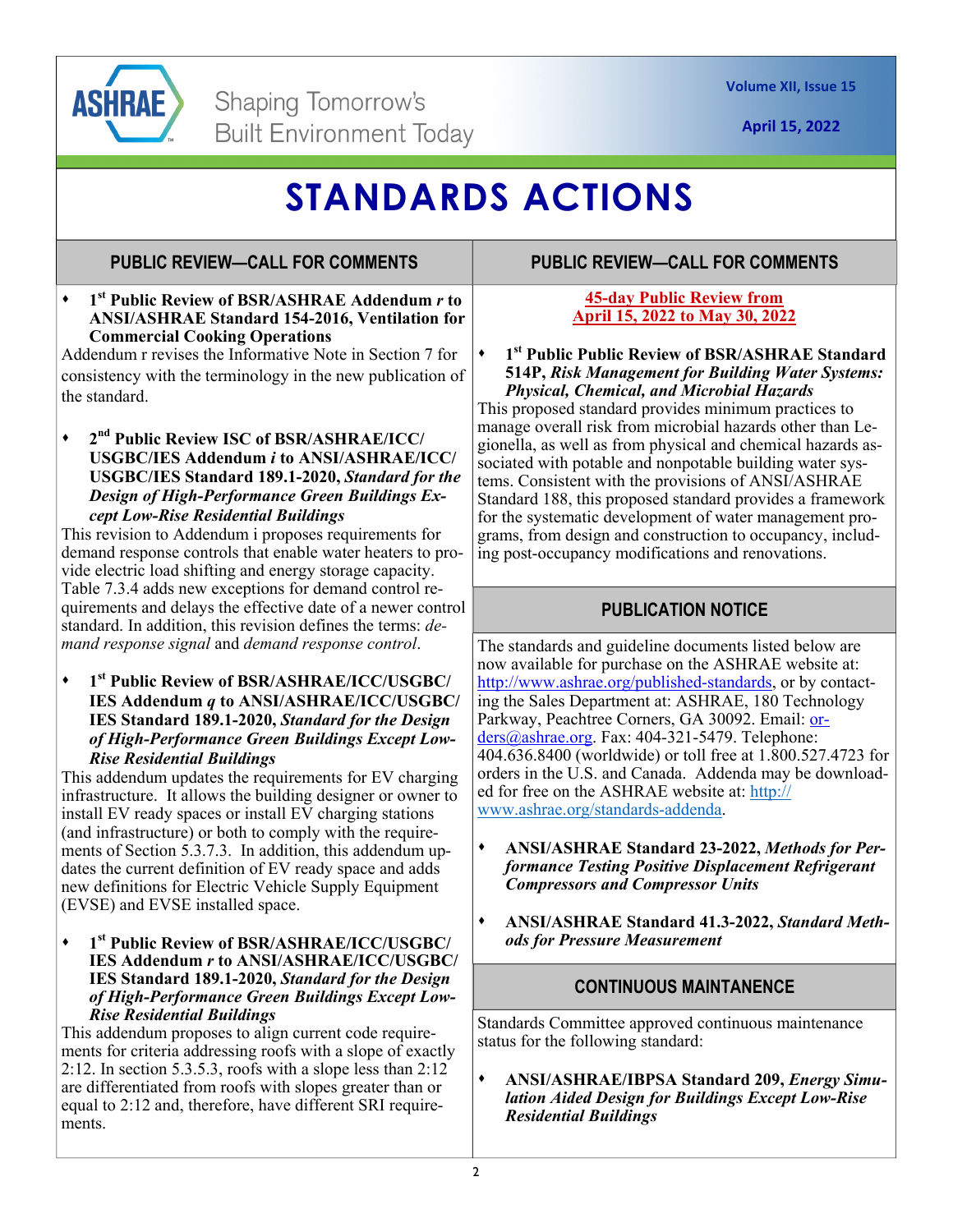

# **STANDARDS ACTIONS**

#### A complete listing of project committee interim meetings is provided on ASHRAE's website at: https://www.ashrae.org/technical-resources/standards-andguidelines/project-committee-interim-meetings. **GPC 14-2014R,** *Measurement of Energy, Demand and Water Savings,* will hold conference calls from 11:00 am to 12:30 pm (Eastern) on the following dates:  $\Rightarrow$  April 27, 2022  $\Rightarrow$  May 11, 2022  $\Rightarrow$  May 25, 2022  $\Rightarrow$  June 8, 2022 For additional information contact Dennis Landsberg, Chair of GPC 14 (drlrm@aol.com). **GPC 23-2016R,** *Guideline for the Design and Application of Heating, Ventilation and Air Conditioning Equipment for Rail Passenger Vehicles,* will hold a web meeting on May 2, 2022 from 4:00 pm to 6:00 pm (Eastern). For additional information contact Rene Beaulieu, Chair of GPC 23 (rene.beaulieu@comfortrail.com). **SPC 37-2009R,** *Methods of Testing for Rating Electrically Driven Unitary Air-Conditioning and Heat Pump Equipment***,** will hold a web meeting on May 5, 2022 from 10:00 am to 12:00 pm (Eastern). For additional information contact Christopher Stone, Chair of SPC 37 (cstone@ahrinet.org). **SSPC 55,** *Thermal Environmental Conditions for*  **INTERIM MEETINGS CALL FOR MEMBERS**  A *Call for Members* is announced for the following project comittee. Persons who are interested in serving on this ASHRAE committee are asked to indicate their interest by completing the online membership application forms listed under Instructions for New Applicants at https:// www.ashrae.org/pcmemberapp or by contacting Connor Barbaree at: ASHRAE, 180 Technology Parkway, Peachtree Corners, GA 30092; phone: 678-539-1138; fax: 678-539-2138; email: Standards.Section@ashrae.org. **GPC 46P, Design and Construction Practices for Controlling Humidity in Residential Buildings PURPOSE:** The purpose of this guideline is to provide guidance and best practices for controlling moisture and humidity, in the design and construction of new residential buildings. **SCOPE:** This guideline is to assist in the design and construction of new residential dwellings (e.g., single family attached and detached, and multifamily). It covers all systems and spaces including attics, basements, crawl spaces, and common areas in multifamily housing and applies to all climate zones. The guideline is to address building performance testing and diagnostic considerations and best practices. The guideline excludes buildings with transient occupancies such as hospitality and dormitory facilities and the building operational phase.

- *Human Occupancy,* will hold a web meeting on April 29, 2022 from 2:30 pm to 4:00 pm (Eastern). For additional information contact David Heinzerling, Chair of SSPC 55 (DHeinzerling@taylor-engineering.com).
- **SSPC 62.2,** *Ventilation and Acceptable Indoor Air Quality in Residential Buildings.* The SSPC 62.2 Envelope Subcommittee will hold a web meeting on April 29, 2022 from 1:00 pm to 3:00 pm (Eastern). For additional information contact Mark Weber (mweber@ashrae.org).
- **SPC 232P,** *Schema-Based Building Data Model Protocols,* will hold a web meeting on May 3, 2022 from 3:00 pm to 4:00 pm (Eastern). For additional information contact Tim McDowell, Chair of SPC 232 (mcdowell@tess-inc.com).

It does not incorporate guidance for testing/diagnostic or remediation/ restoration practices after the building is occupied.

### **SSPC 209, Energy Simulation Aided Design for Buildings Except Low-Rise Residential Buildings**

**PURPOSE**: Define minimum requirements for providing energy design assistance using building energy simulation and analysis.

**SCOPE**: This standard applies to new buildings or major renovations of, or additions to, existing buildings utilizing energy simulation during the design process. This standard does not apply to single-family houses, multi-family structures of three stories or fewer above grade, manufactured houses (mobile homes) and modular homes.